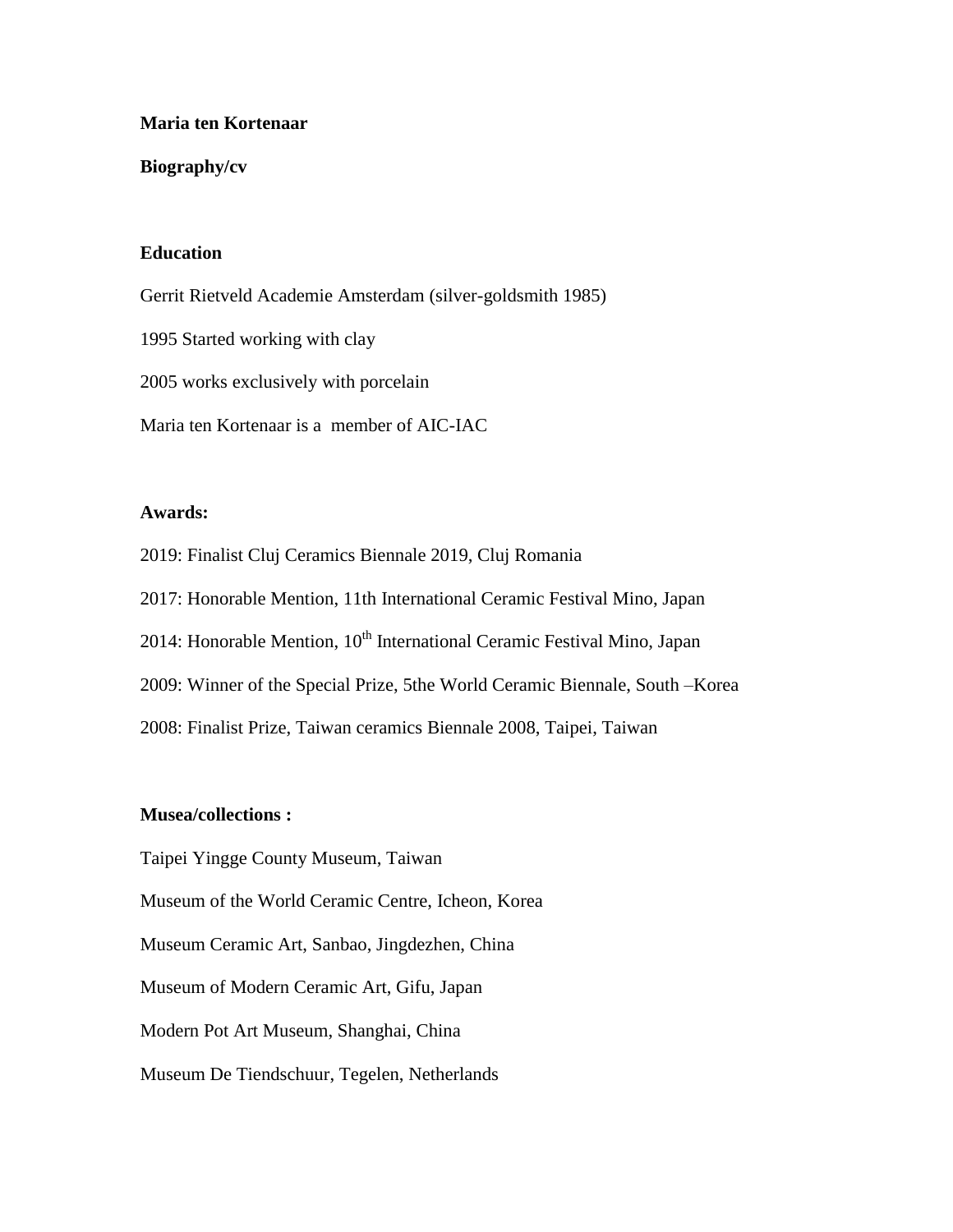Yixing Ceramics Museum, Yixing, China.

Marc Rothko Art Center, Daugtavpils, Latvia.

Fondation Bernardaud, Limoges, France.

### **Publications:**

New Ceramics, in studio with Maria ten Kortenaar #4, 2020

Magazine Klei, #4, About AIC, 2020

De kleine K #5, 2019, Maria ten Kortenaar

New Ceramics #5, 2016, Maria ten Kortenaar

De Kleine K #2, february 2015

Keramiek, Maria ten Kortenaar blijft de cilindervorm trouw, April 2014

Magazine Klei, The inspiration of Maria ten Kortenaar, September 2013

Reviste Ceramica International #29, June 2013

Chicago Art Magazine ( Maria ten Kortenaar, From Gold to Porcelain, by Victor M. Cassidy) October 2011

The Art of Decoration, Mels Boom, 2009

Neue Keramik/new Ceramics # by Sara van Gorp, 2009

Ceramics Art and Perception, #77, The Porcelain of Maria ten Kortenaar, By Gabi Dewald

Magazine Keramiek, # Februari 2009

Keramik Magazine Europa, # December 2009

Contemporary Duch Ceramics, Piet Augustein, 2008

Magazine Klei, Decoration technique of Maria ten Kortenaar, # Januari 2007

Youtube: Maria ten Kortenaar by Mels Boom, May 2019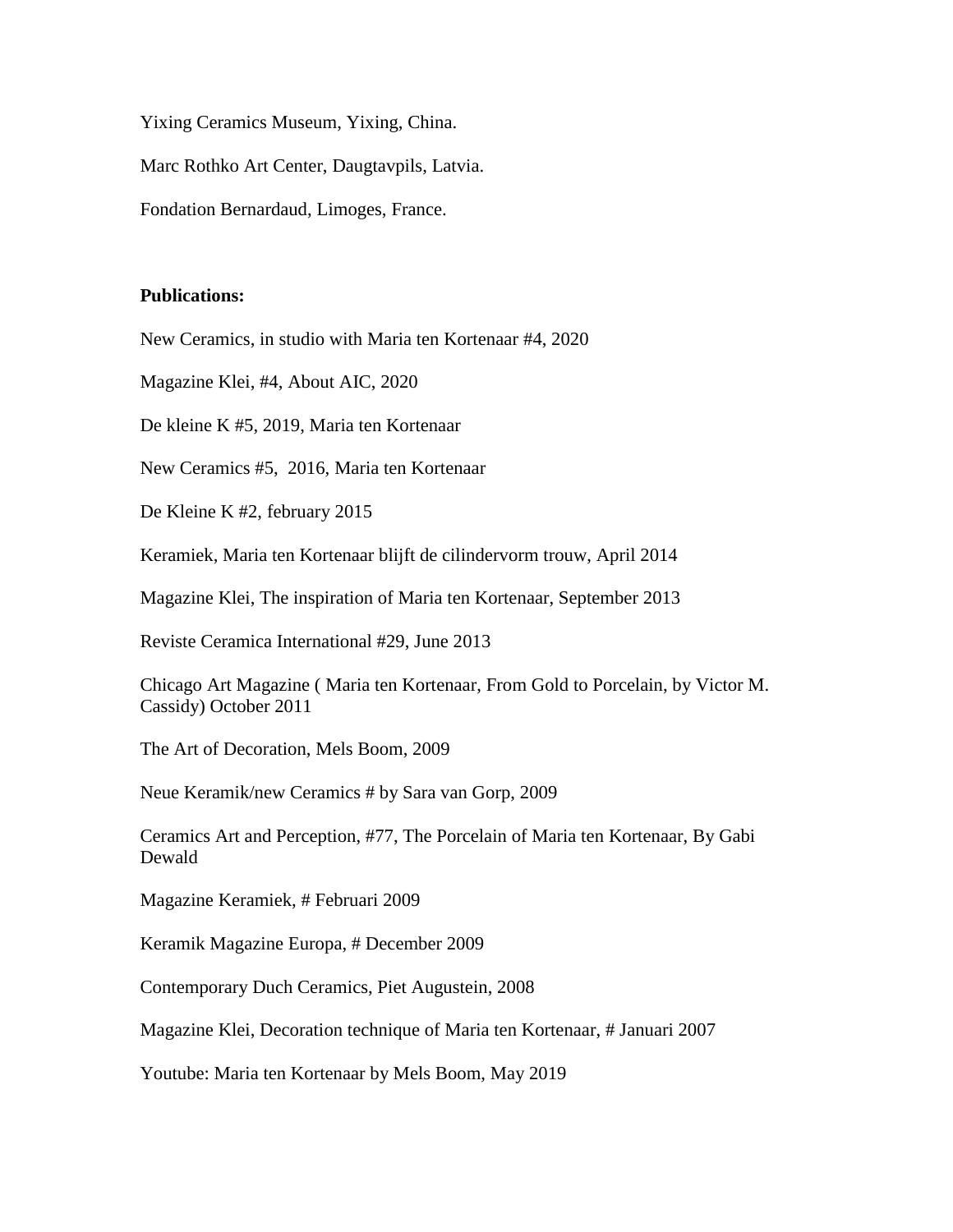### **Competitions:**

2020: International Ceramics Biennale Taiwan 2020

2019: Cluj Ceramics Biennale 2019, Cluj Romania

2017: Memorybox competition Biennale Daugavpils, Latvia

2017: Japan: International Ceramics Competition, Mino

2016: France: Biennale de Vallauris: Museé Magali, Vallauris, France, July 2- October 31

2016: Latvia: Martinsons Award Exhibition, Mark Rotko Museum Daugavpils, Latvia, July 15- September 25

2015: USA: America's Clayfest, Roseville, California.

2015: Romania: Cluj, International Ceramic Biennale.

2014: Japan: International Ceramic Festival Mino.

2014: China: International Porcelain Biennual Shanghai.

2009: South Korea, Icheon, 5th World Ceramic Biennale, (winner of the Special Prize)

2008: Taiwan: Taipei County Yingge Ceramics Museum, Taiwan Ceramic Biennale.

2008 2004,2002, 2000: Belgium: Biennale d'Andenne,

#### **Exhibitions 2020:**

Hongkong; Touch Ceramics, Nerikomi exhibition.

Taiwan: International Ceramics Biennale Taipei Yingge Ceramics Museum

# **Exhibitions 2019:**

Germany, Keramion, Frechen, Dikke Brummer, Zarte Flügel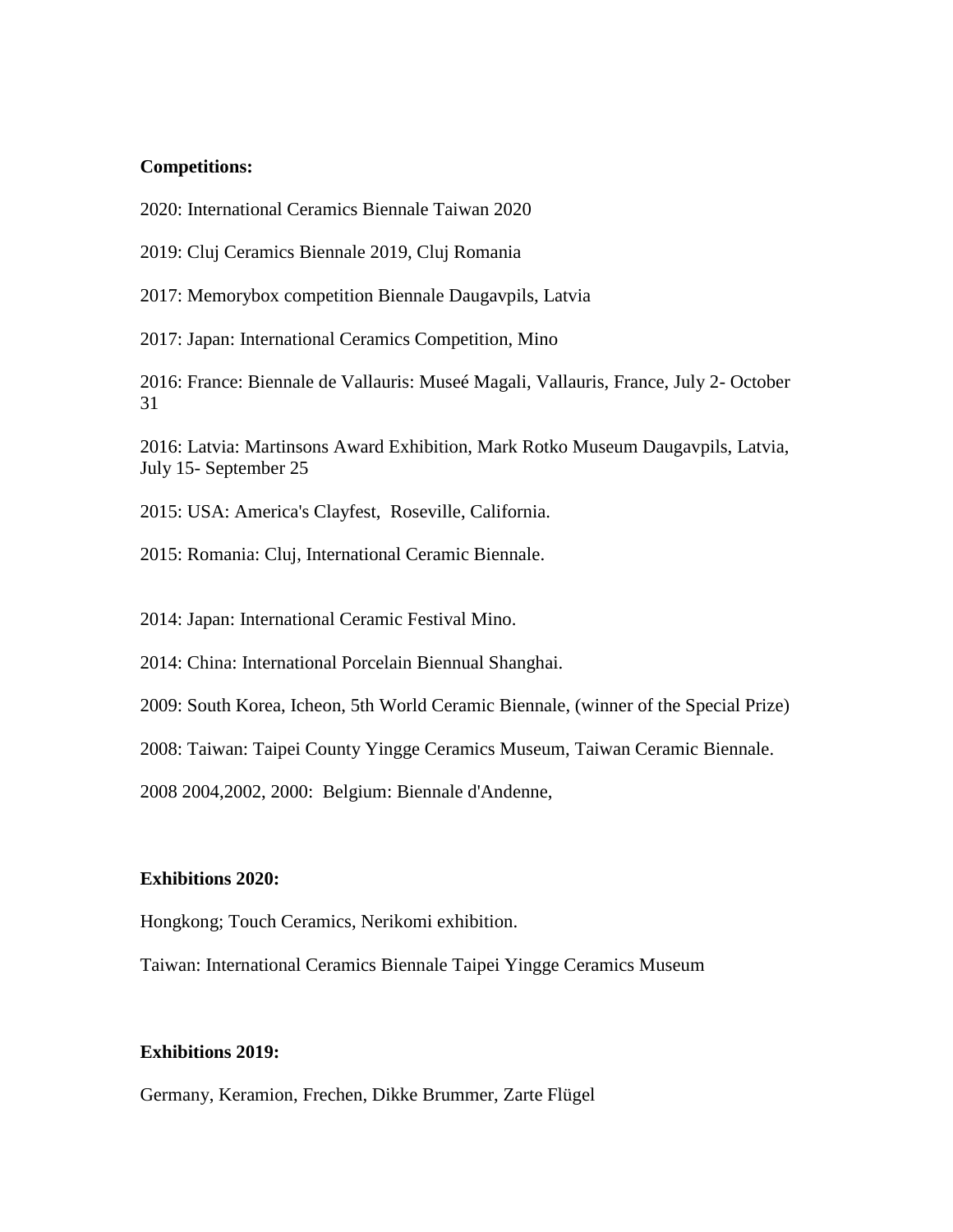Great Britain: Brighton, Kellie Miller Arts: Objects of desire

France: le Don, Le Don du Fel, Le decor comme element structurel.

# **Exhibitions in 2018:**

Belgium, Antwerp: Ad Gallery: Porcelain, April/june Great Britain: Brighton, Kellie Miller Arts Gallery. April/May Italy: Venice, Homo Faber Event, September 15-October 30 France: Saint Quentin la Poterie, Galerie Terra Viva, September 9- November 11 Taiwan, Yingge Ceramics Museum, AIC-IAC members exhibition

# **Exhibitions in 2017:**

France, Limoge: Fondation d'Entreprise Bernardaud, Annual exhibition of contemporary Ceramics titled: "c'est le bouquet", Jun 22-November 4, 2017

China, Yixing, Ceramics Museum, 4th Symposium Yixing, April-May

China: Jingdezhen**,** February, IAC member exhibition with Sanbao Ceramic Art institute.

Latvia: Daugavpils, Mark Rothko Art Centre, December, Memory Box Competition.

France: St Valery sur Somme, Gallerie Maznel, sept 2017-April 2018

### **Exhibitions 2016**

France: Sèvres, Artceram2 Paris, May 12-May 30

France: Biennale de Vallauris: Museé Magali, Vallauris, France, July 2- October 31

The Netherlands: Tegelen, Museum de Tiendschuur, Netherlands,May 22-October 1

Martinsons Award Exhibition, Mark Rotko Museum Daugavpils, Latvia, July 15- September 25

# **Exhibitions 2015**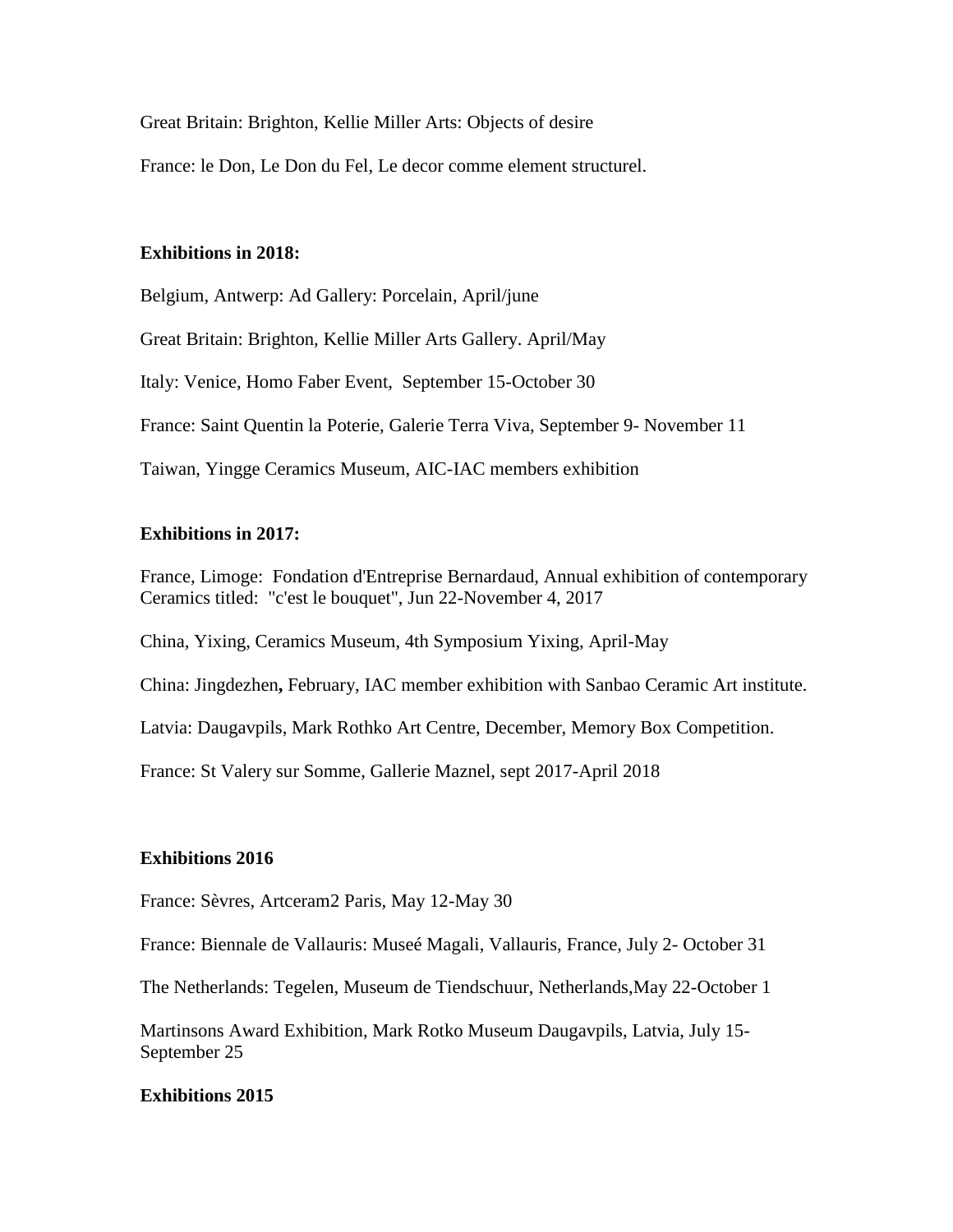The Netherlands: Deventer, Loes en Reinier International Ceramics.

The Netherlands: Tegelen, Museum Tiendschuur.

USA: America's Clayfest, Roseville, California.

Romania: Cluj, International Ceramic Biennale.

# **Exhibitions 2014**

China: Beijing, Gallery, NingSpace, ArtZone 798. **Solo**.

China: Jingdezhen, Sanbao Ceramic Art Gallery.

Japan: International Ceramic Festival Mino.

China: International Porcelain Biennual Shanghai.

### **Exhibitions 2013:**

USA: Chicago, Perimeter Gallery.

Belgium: Antwerp, ADGallery. **Solo.**

### **Exhibitions 2012:**

Belgium: Antwerp, Galerie Ludwig Trossaert. **Solo**

Netherlands: Deventer, Loes en Reinier International Ceramics.

Netherlands: Amsterdam, Kunst is Kunst. **Solo.**

Netherlands: Heeswijk, Interart Beeldentuin.

China: Hongkong, JCCAC, **Solo.**

South Korea:Icheon, Icheon World Ceramic Center, Awarded works of the International Competition, GICBiennale 2001-2011.

### **Exhibitions 2011:**

6th World Ceramic Biennale, special exhibition "Inlaid Ceramics" , Gwanju Gyeonggi Ceramic Museum, South-Korea.

Belgium: Antwerp, Galerie Ludwig Trossaert. **Solo.**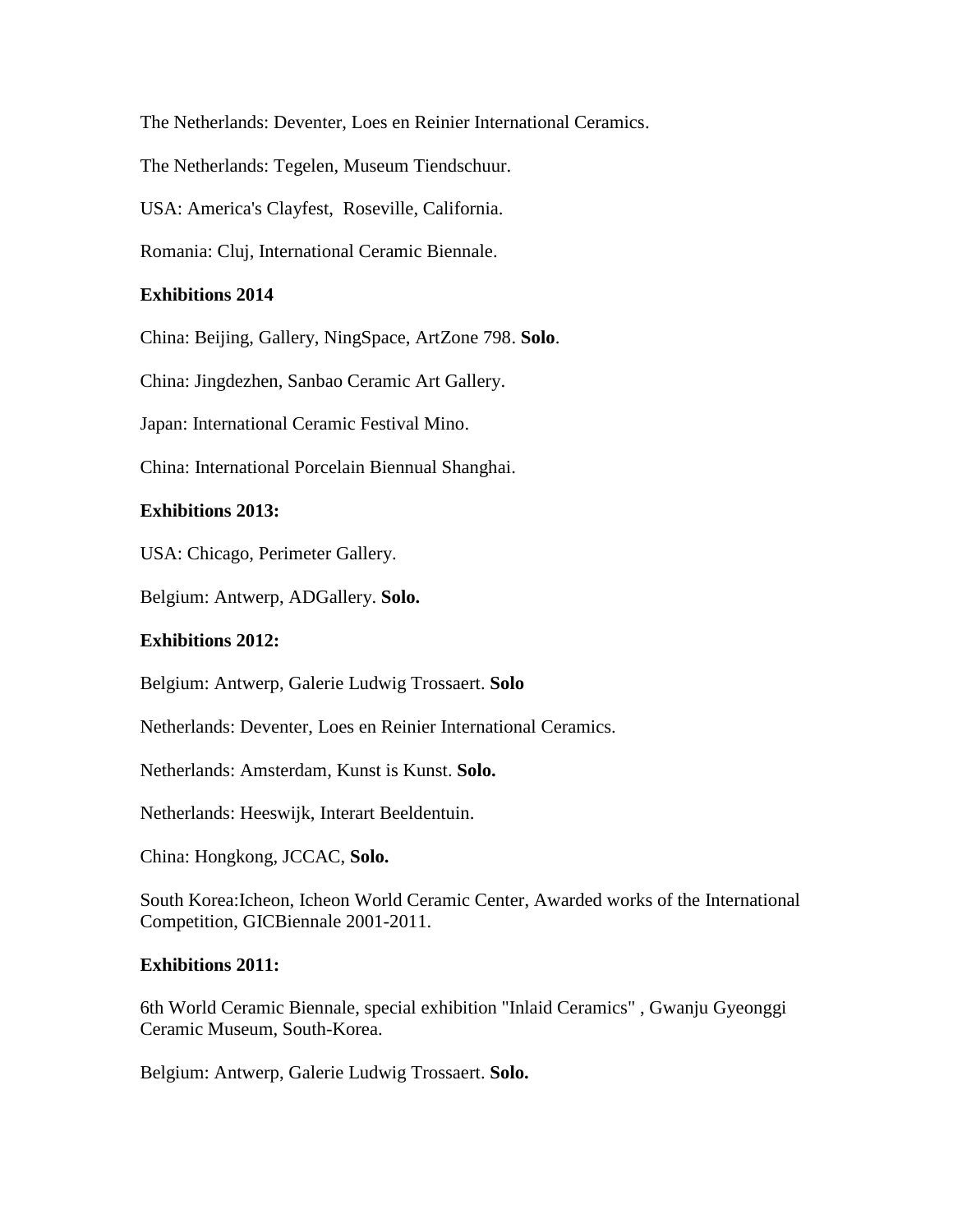USA: Chicago, Gallery Dubhe Carreño, **Solo.**

Germany: Bremen, Galerie Hilde Holstein.

Germany: München, Winners Gallery, Modern Masters.

# **Exhibitions 2010**:

Netherlands, Apeldoorn, Galerie Montana, **Solo**.

Netherlands: Gees, Beelden in Gees.

Belgium: Antwerp, Galerie Ludwig Trossaert, **Solo**.

# **Exhibitions 2009**:

South Korea, Icheon, 5th World Ceramic Biennale, (winner of the Special Prize)

Netherlands : Utrecht, Open Art Fair, Galerie Lijn 3.

# **exhibitions 2008**:

Taiwan: Taipei County Yingge Ceramics Museum, Taiwan Ceramic Biennale.

Netherlands: Leeuwarden, Galerie St. Joseph, Grafic Ceramics.

Belgium|: Biennale d'Andenne, 2008 2004,2002, 2000

# **Exhibitions 2000**:

Japan: Kyouei Gama Gallery, Tokoname.

### **Teaching/Masterclass:**

China: Hongkong, Leung King Center, October 12, 2012

France: Vallauris, Vallauris Institute of Art, July 4-8 2016

Germany: Höhr Grenzhausen: Keramikmuseum Westerwald/ Tonraum, October 13-15 2017

# **Symposia/ Work period as artist in residence:**